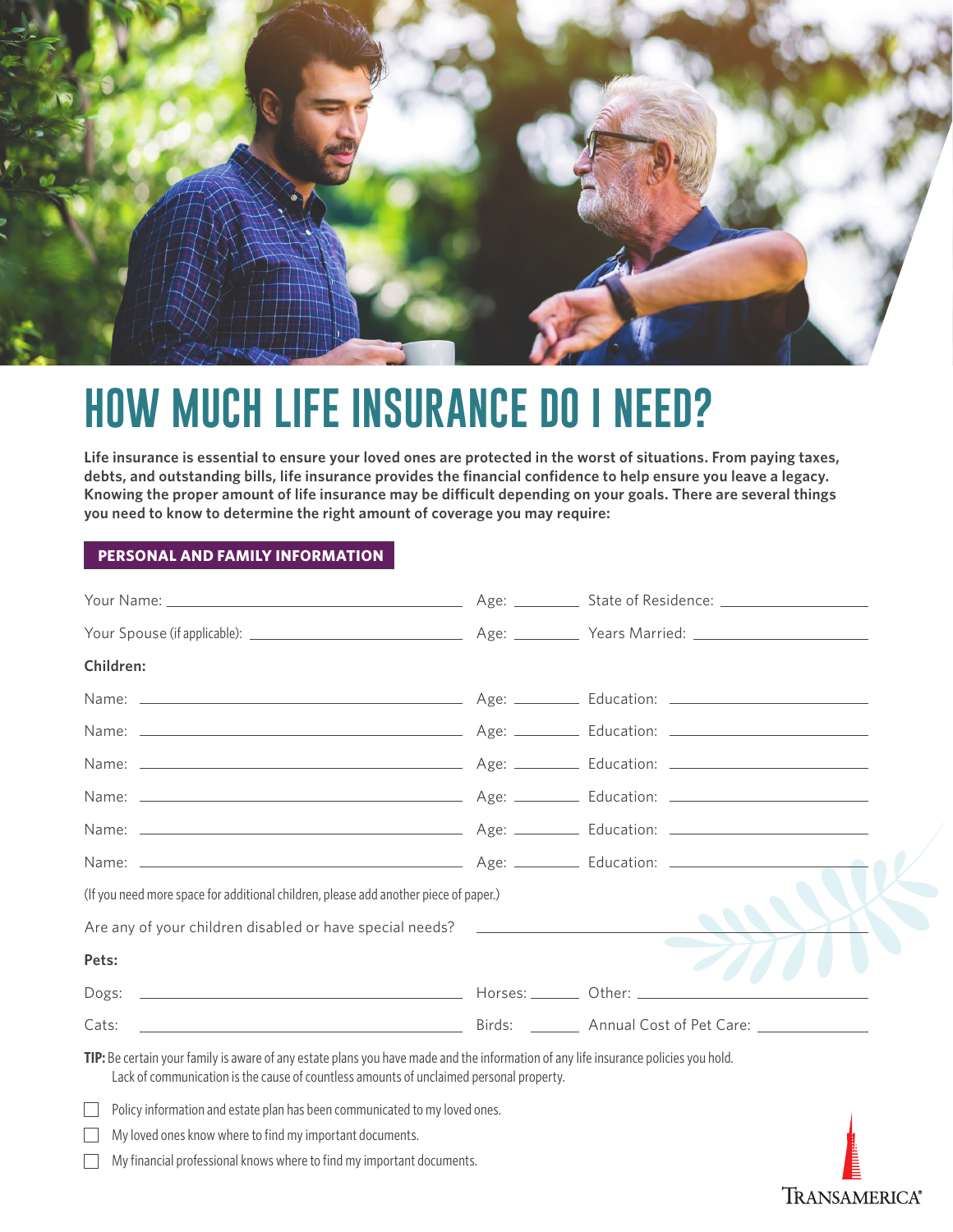## **TAKE INVENTORY**



Arriving at the necessary information to determine policy coverage can be a complex undertaking. The acronym **DIME** can help categorize the type of information you will need:

D ebts and Assets Π ncome and Insurance M ortgage and Taxes Ē ducation and Expenses

Adding these items up can be one way to get an idea of how much life insurance coverage may be appropriate.



### D ebts and Assets

Ensuring debts are paid at death is one purpose of life insurance. It is also important to understand your assets at hand that might also be important sources of liquidity for your heirs.

**Debt** - Exclude mortgage and student loans

| Aggregate balance of your credit cards ________________________ Spouse's credit card balance _________________                                                                                                           |  |  |
|--------------------------------------------------------------------------------------------------------------------------------------------------------------------------------------------------------------------------|--|--|
|                                                                                                                                                                                                                          |  |  |
|                                                                                                                                                                                                                          |  |  |
|                                                                                                                                                                                                                          |  |  |
|                                                                                                                                                                                                                          |  |  |
| Are there any other debts not included above? Include value here. __________________________________                                                                                                                     |  |  |
| <b>TOTAL DEBT</b>                                                                                                                                                                                                        |  |  |
| Assets - Include property owned by spouse, if applicable                                                                                                                                                                 |  |  |
| TIP: Only include assets available at death. Assets that are not liquid may not help cover needs.                                                                                                                        |  |  |
|                                                                                                                                                                                                                          |  |  |
|                                                                                                                                                                                                                          |  |  |
|                                                                                                                                                                                                                          |  |  |
|                                                                                                                                                                                                                          |  |  |
|                                                                                                                                                                                                                          |  |  |
| How much of the aggregate value is liquid or easily marketable?                                                                                                                                                          |  |  |
| Aggregate value of retirement accounts (401(k), IRA, 457, 403(b), etc.) — excluding Roth accounts ____________                                                                                                           |  |  |
|                                                                                                                                                                                                                          |  |  |
| TIP: Roth proceeds are generally income tax-free when inherited and held for a minimum period of five years.<br>These types of accounts can help provide income tax-free proceeds to cover various expenses after death. |  |  |
| Aggregate value of investment accounts (nonretirement) _________________________                                                                                                                                         |  |  |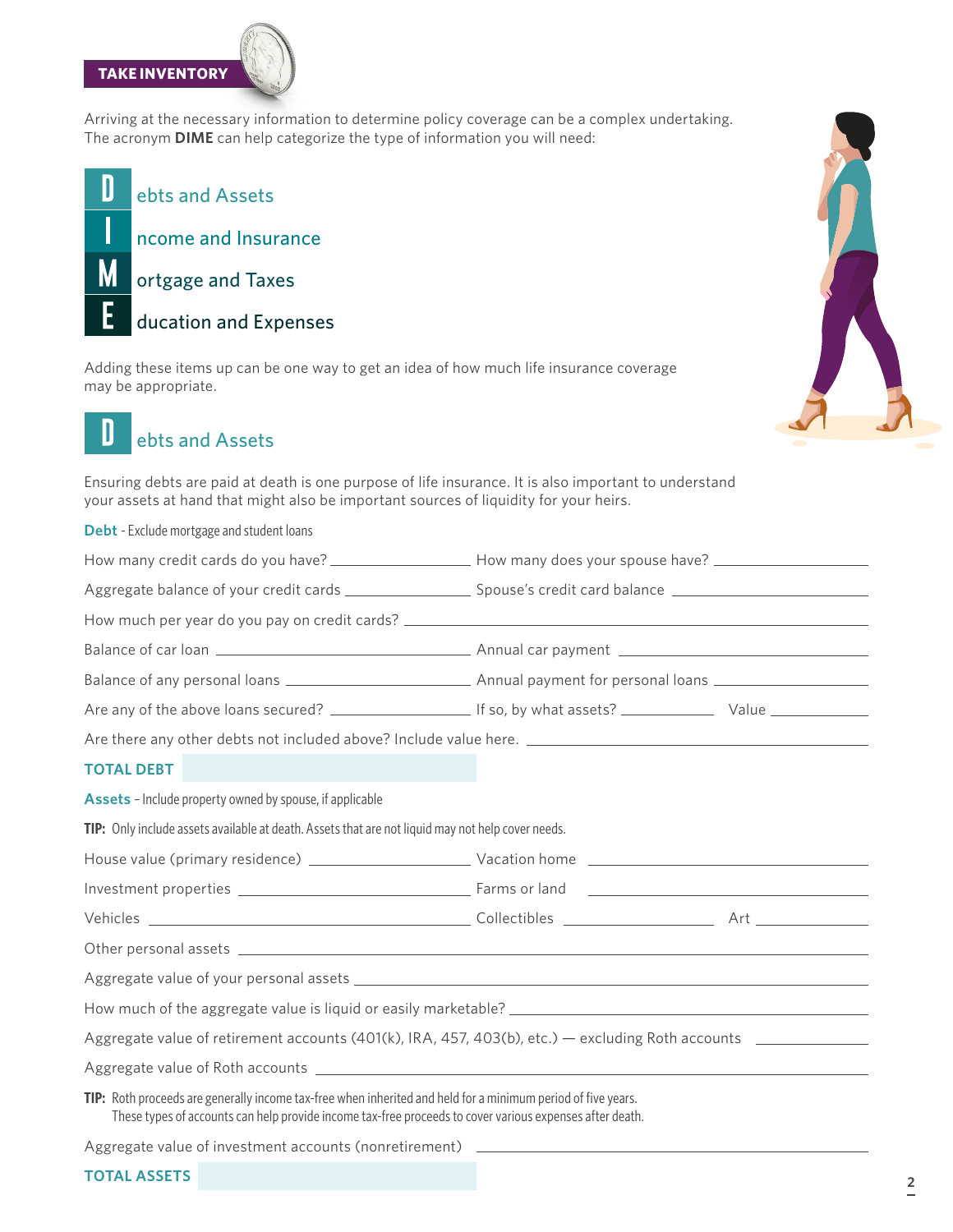



#### **Income**

|                                         | Spouse's annual salary ___________________________________Spouse's estimated bonus ___________________________ |  |
|-----------------------------------------|----------------------------------------------------------------------------------------------------------------|--|
| Spouse's estimate commission __________ |                                                                                                                |  |
|                                         | Income from investments ___________________ Income from rental properties __________________________           |  |
|                                         | Royalty income _______________________ Inheritance income ______________________                               |  |
|                                         | Defined benefit pension income ____________ % of DB pension income payable to surviving spouse ______________  |  |
| <b>GROSS INCOME</b>                     | [multiply by 10 or the number of years until retirement]<br><b>CONTRACTOR</b>                                  |  |
| <b>Insurance (Life Insurance)</b>       |                                                                                                                |  |
|                                         | Employer provided-life insurance _______________ Amount of employer-provided life insurance __________________ |  |
|                                         | Term life insurance owned by me ______________ Term life insurance owned by my spouse ________________________ |  |
|                                         | Permanent insurance owned by me ___________ Permanent insurance owned by my spouse _________________           |  |
|                                         | Term insurance owned by a trust ________________ Permanent insurance owned by a trust ________________________ |  |
|                                         |                                                                                                                |  |

**TOTAL INSURANCE**

#### M ortgage and Taxes

#### **Mortgage**

| Home equity loan primary residence ___________________ Interest rate _________ Annual payment ________________ |  |  |  |
|----------------------------------------------------------------------------------------------------------------|--|--|--|
|                                                                                                                |  |  |  |
|                                                                                                                |  |  |  |
|                                                                                                                |  |  |  |
| <b>TOTAL MORTGAGE OBLIGATIONS</b>                                                                              |  |  |  |
| <b>Taxes (annual)</b>                                                                                          |  |  |  |
| Current highest income tax rate _______________ Amount paid in income taxes ________________________           |  |  |  |
|                                                                                                                |  |  |  |
|                                                                                                                |  |  |  |
| Amount of any additional taxes paid (state, local, etc.)                                                       |  |  |  |
|                                                                                                                |  |  |  |
|                                                                                                                |  |  |  |

**TIP:** Consider your thoughts on the future direction of taxes to determine if this will have a larger impact on taxable accounts, like retirement plans, after death. Providing additional liquidity through life insurance may help soften the impact of taxes on these types of accounts.

| <b>TOTAL ANNUAL TAX</b> |  |  |  |
|-------------------------|--|--|--|
|                         |  |  |  |

[multiply by 10 or the number of years until retirement]